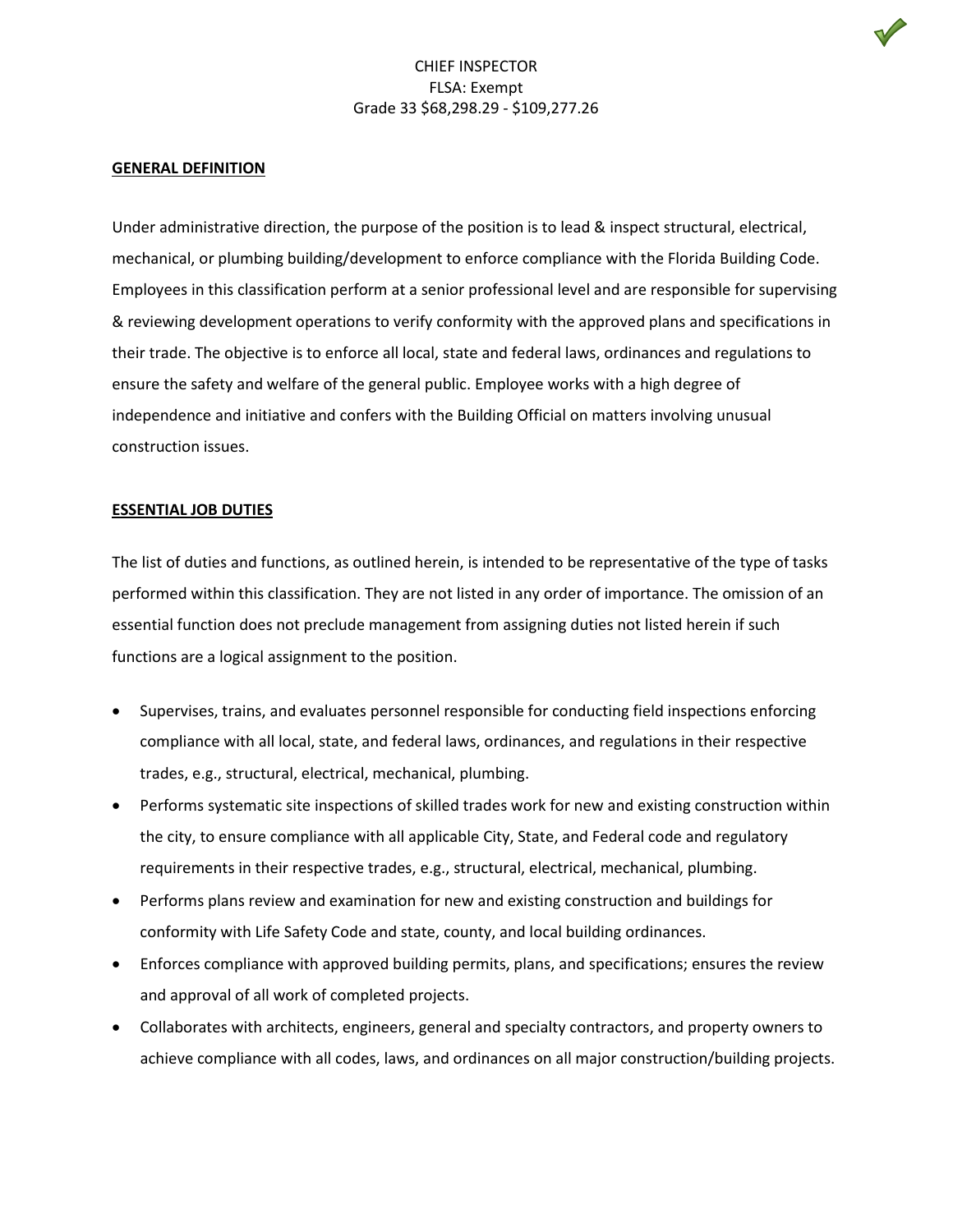- Reads and interprets blueprints and specifications for construction plans and designs, reviews proposed plans for conformance to applicable codes and regulations.
- Assists in the investigation of complaints regarding violations of building codes and applicable ordinances and coordinates the prosecution of violators, when necessary.
- Acts in the capacity of the Building Official as directed.
- Issues written violations of codes; make re-inspection to determine if corrections have been made to achieve compliance.
- Reviews, maintains, and updates all files, documents, records and reports of inspection activities and findings; reviews records maintenance activities of subordinate personnel.
- Maintains active communication with City employees, departmental staff, contractors, engineers, architects, and property owners for the dissemination of information.
- Participates in administrative staff meetings; assists in the administration of office routine and filing systems and the determination of recording forms and investigative techniques to be used.
- As needed, responds to after-hours emergency situations and evaluates life and safety hazards relating to public or private structures.
- Authorizes, under direction, the condemnation of faulty and hazardous installations; issues stop work orders; recommends the condemnation and demolition of buildings and structures to the appropriate boards.
- May assist in supervising office staff.
- May represent the Building Official in appeals before the Broward County Board of Rules and Appeals, and other applicable city or state boards.
- Attends annual continuing education courses for re-certification.
- Provides assistance and support to entry and journey-level Inspectors with difficult or complex issues.

### **KNOWLEDGE, SKILLS & ABILITIES**

• Extensive knowledge of current codes and regulatory standards governing the state's building construction industry in the respective trade/discipline.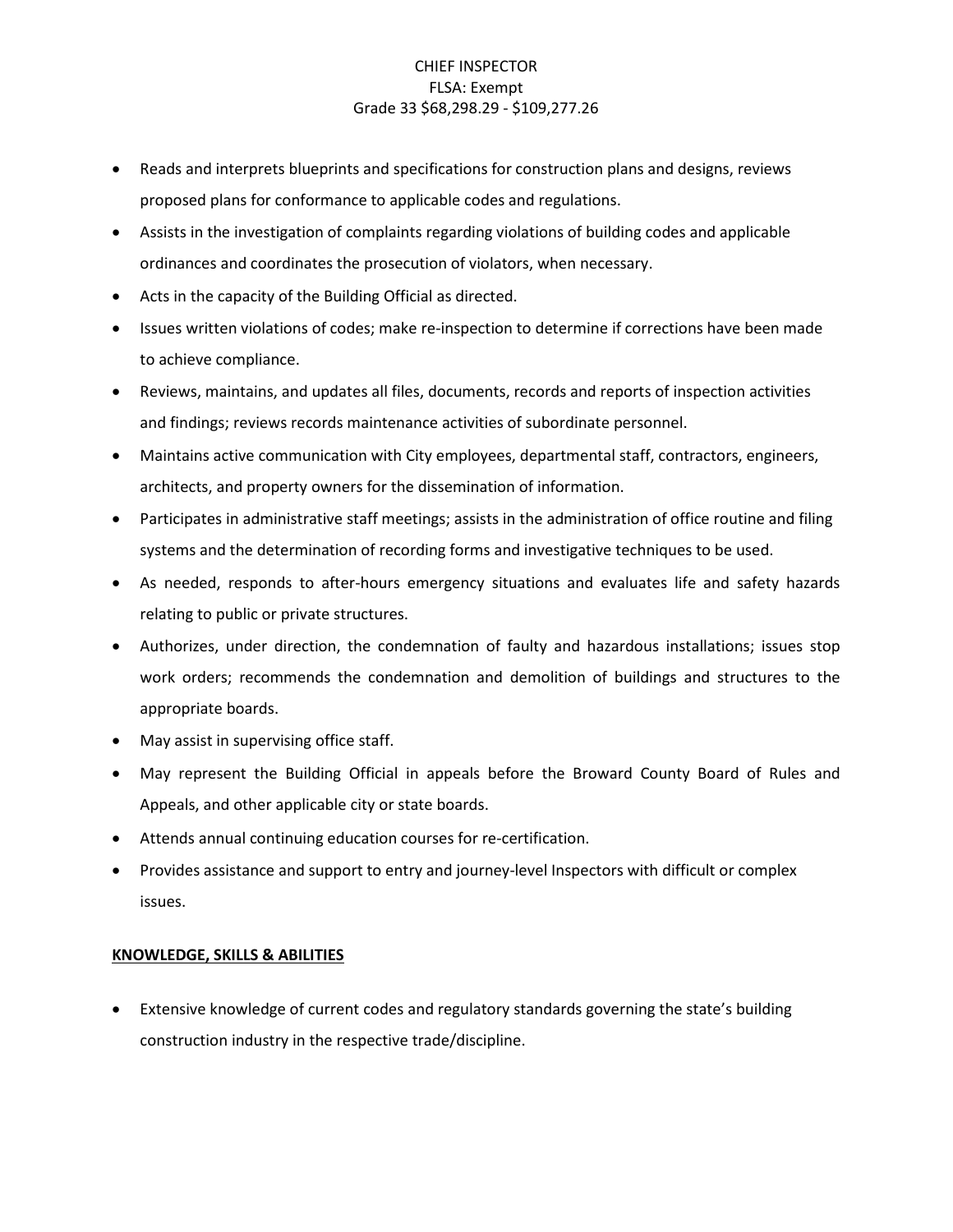- Extensive knowledge of all functions relevant to the processing and approval of building construction projects in the respective trade/discipline, e.g., plans review, licensing, permitting, and inspections.
- Ability to direct, supervise and review inspection activities in the respective trade/discipline.
- Ability to lead and support entry-level Inspectors with routine and non-routine inspection activities.
- Ability to operate basic office equipment, e.g., computer terminals, printers, copy machines, telephone systems, facsimile machines.
- Ability to read, update and maintain various records and files.
- Ability to access, operate and maintain various software applications, and basic office equipment.
- Ability to clearly communicate information both verbally and in writing.
- Ability to establish and maintain effective working relationships with City employees, departmental staff and management, contractors, engineers, architects, and property owners.
- Skill in the review and interpretation of construction project plans, and the technical interpretation of applicable construction codes and regulatory standards.
- Skill in written communications for the effective development and presentation of departmental reports and modifications to established codes and ordinances.
- Skill in providing plans review oversight and recommending/developing modifications as necessary to ensure overall project compliance with applicable codes and regulatory standards.

### **MINIMUM ACCEPTABLE EDUCATION, TRAINING & EXPERIENCE**

High School Diploma or GED. Must possess a valid Florida Driver's License. Must meet the requirements of the Florida Building Code - Broward County Amendments to be certified for the position of Chief Inspector in their respective trades, e.g. structural, electrical, mechanical, or plumbing.

#### **PREFERRED**

Certified as a Building Official by Broward County Board of Rules and Appeals or meeting the certification requirements of the Florida Building Code – Broward County Amendments.